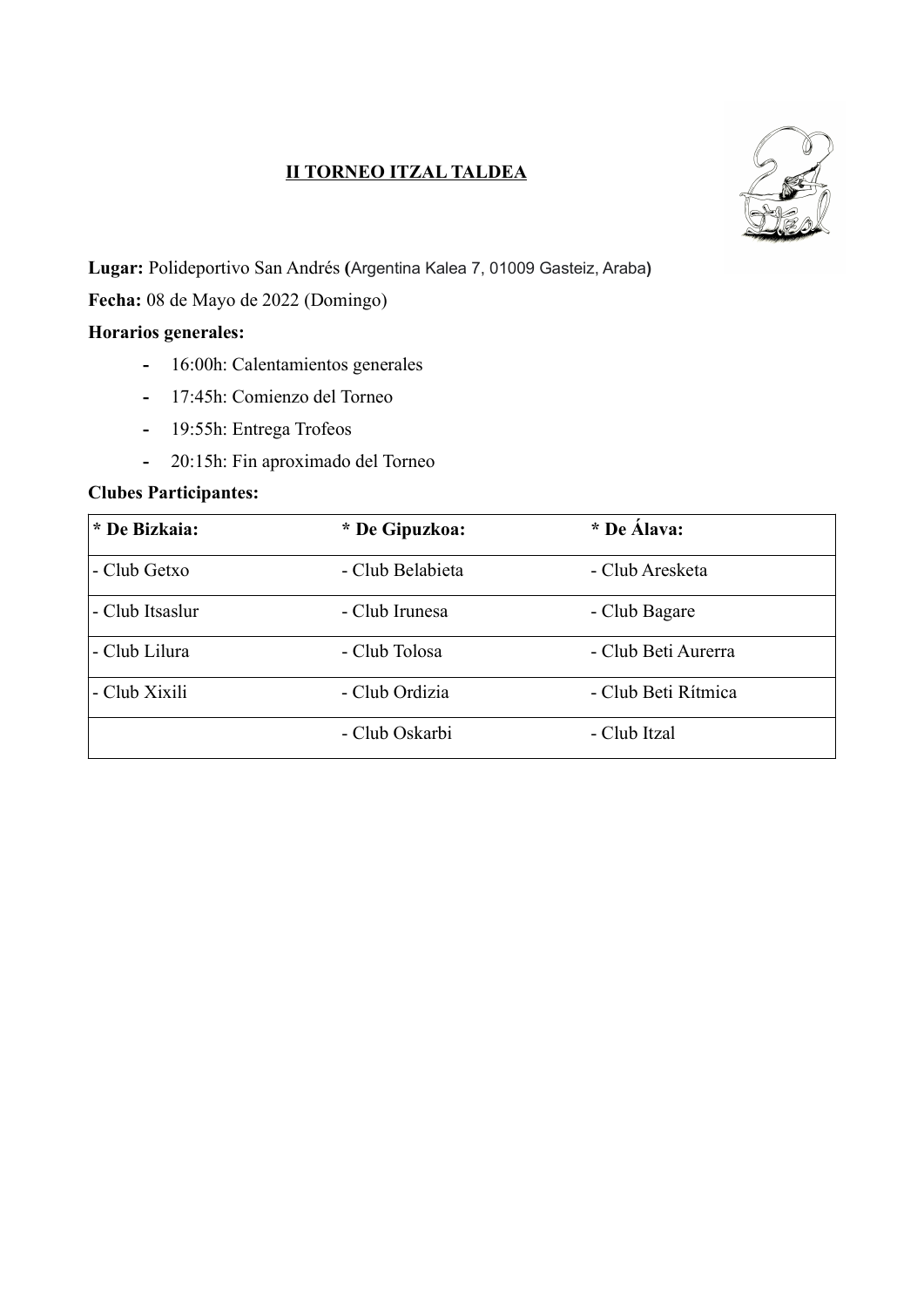## ORDEN DE ACTUACIÓN

| <u>D.</u>      | <u>T.</u> | <b>PARTICIPANTE</b>               | CAT.           | <b>APARATO</b> | CLUB             |
|----------------|-----------|-----------------------------------|----------------|----------------|------------------|
| E1             | 17:45h    | * GRUPO INICIACIÓN 2 LAKUA        |                |                |                  |
| E2             | 17:48h    | * GRUPO BENJAMIN ITZAL L-X        |                |                |                  |
| 15             | 17:50h    | CONJUNTO CADETE OSKARBI           | CAD            | ARO/PEL        | <b>OSKARBI</b>   |
| 16             | 17:53h    | CONJUNTO CADETE BETI AURRERA      | CAD            | ARO/PEL        | <b>BETI</b>      |
| 17             | 17:56h    | CONJUNTO CADETE BELABIETA         | CAD            | <b>ARO/PEL</b> | <b>BELABIETA</b> |
| 18             | 17:59h    | CONJUNTO CADETE GETXO             | CAD            | <b>ARO/PEL</b> | <b>GETXO</b>     |
| 19             | 18:02h    | CONJUNTO CADETE ITZAL             | CAD            | ARO/PEL        | <b>ITZAL</b>     |
| 20             | 18:05h    | CONJUNTO CADETE TOLOSA            | CAD            | <b>ARO/PEL</b> | <b>TOLOSA</b>    |
| 20B            | 18:08h    | CONJUNTO CADETE LILURA            | CAD            | ARO/PEL        | LILURA           |
| E <sub>3</sub> | 18:10h    | <b>GRUPO INICIACIÓN ITZAL L-X</b> |                |                |                  |
| 01             | 18:13h    | CONJUNTO BENJAMÍN ITZAL S         | <b>BENJ</b>    | ML             | <b>ITZAL</b>     |
| $02\,$         | 18:16h    | CONJUNTO BENJAMÍN ITZAL O         | <b>BENJ</b>    | ML             | <b>ITZAL</b>     |
| 03             | 18:19h    | CONJUNTO BENJAMÍN ITZAL M         | <b>BENJ</b>    | ML             | <b>ITZAL</b>     |
| 04             | 18:22h    | CONJUNTO ALEVÍN ITZAL L           | <b>ALEV</b>    | ML/PEL         | <b>ITZAL</b>     |
| 06             | 18:25h    | CONJUNTO ALEVÍN I TZAL I          | <b>ALEV</b>    | ML/PEL         | <b>ITZAL</b>     |
| 09             | 18:28h    | CONJUNTO INFANTIL ITZAL S         | INF            | <b>ARO</b>     | <b>ITZAL</b>     |
| 11             | 18:31h    | CONJUNTO INFANTIL ITZAL I         | INF            | <b>ARO</b>     | <b>ITZAL</b>     |
| 13             | 18:34h    | CONJUNTO INFANTIL ITZAL L         | INF            | <b>ARO</b>     | <b>ITZAL</b>     |
| E2             | 18:38h    | * GRUPO ALEVÍN ITZAL ZABALGANA    |                |                |                  |
| 21             | 18:40h    | CONJUNTO JUVENIL BETI RÍTMICA     | <b>JUV</b>     | ARO/MAZ        | <b>BETI</b>      |
| 22             | 18:43h    | CONJUNTO JUVENIL M ITZAL          | <b>JUV</b>     | ARO/MAZ        | <b>ITZAL</b>     |
| 23             | 18:46h    | CONJUNTO JUVENIL BELABIETA        | <b>JUV</b>     | ARO/MAZ        | <b>BELABIETA</b> |
| 24             | 18:47h    | CONJUNTO JUVENIL ITSASLUR         | <b>JUV</b>     | ARO/MAZ        | <b>ITSASLUR</b>  |
| 25             | 18:50h    | CONJUNTO JUVENIL I ITZAL          | <b>JUV</b>     | ARO/MAZ        | <b>ITZAL</b>     |
| 26             | 18:53h    | CONJUNTO JUVENIL GETXO            | <b>JUV</b>     | ARO/MAZ        | <b>GETXO</b>     |
| 27             | 18:56h    | CONJUNTO JUVENIL S ITZAL          | <b>JUV</b>     | ARO/MAZ        | ITZAL            |
| 28             | 18:59h    | CONJUNTO SENIOR IRUNESA           | <b>SEN</b>     | <b>MAZAS</b>   | <b>IRUNESA</b>   |
| 29             | 18:59h    | CONJUNTO SENIOR XIXILI            | <b>SEN</b>     | <b>MAZAS</b>   | <b>XIXILI</b>    |
| 30             | 19:02h    | CONJUNTO SENIOR ITZAL             | <b>SEN</b>     | <b>MAZAS</b>   | <b>ITZAL</b>     |
| 30B            | 19:05h    | CONJUNTO SENIOR TOLOSA            | <b>SEN</b>     | <b>MAZAS</b>   | <b>TOLOSA</b>    |
| 31             | 19:08h    | OIHANE GARCÍA                     | ${\hbox{SEN}}$ | <b>ARO</b>     | <b>BAGARE</b>    |
| 32             | 19:10h    | <b>IZARO CANGA</b>                | ${\hbox{SEN}}$ | ARO            | <b>BETI</b>      |